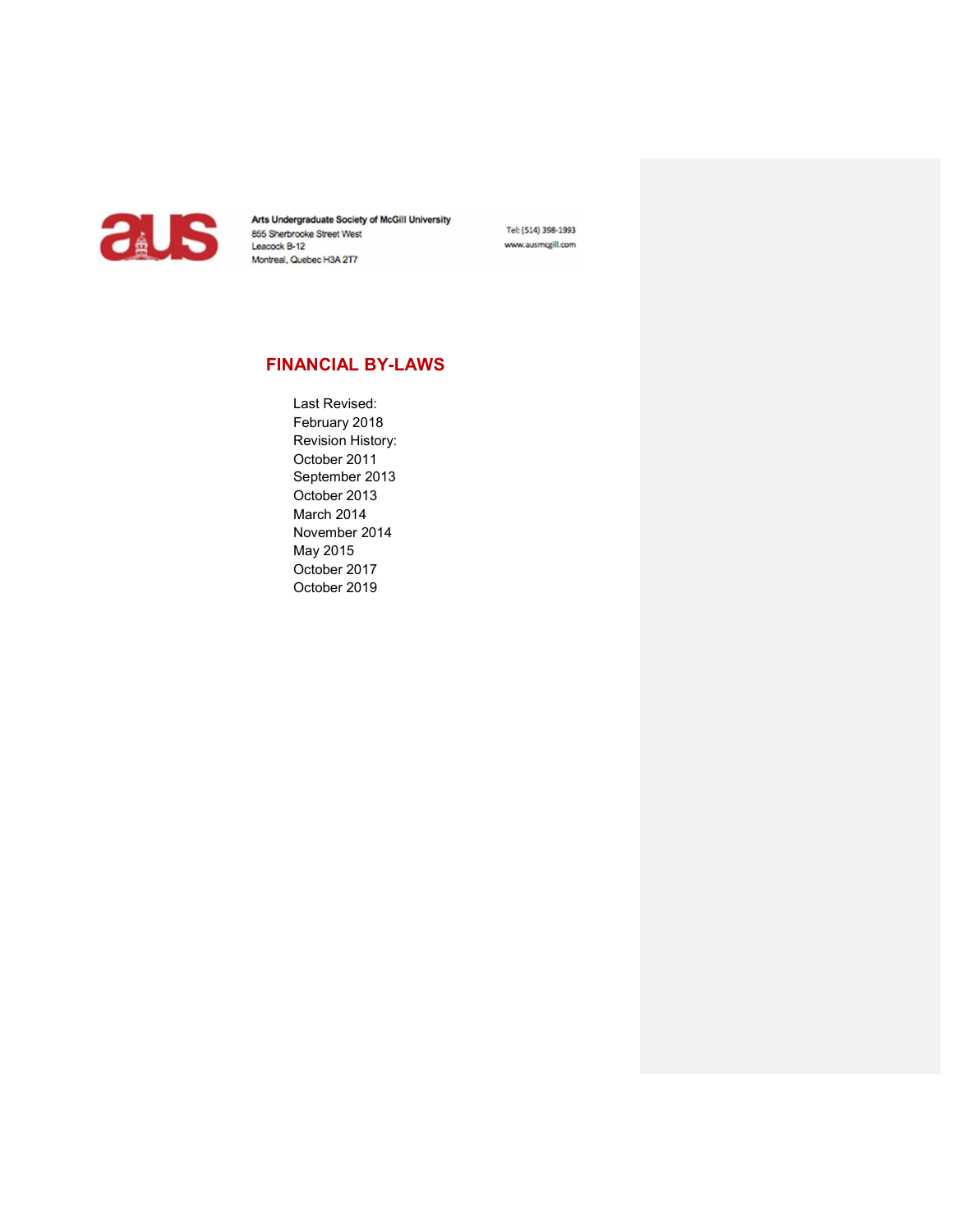

Tel: (514) 398-1993 www.ausmcgill.com

# BACKGROUND

The Financial By-laws govern the AUS' financial practices, including funding, bank accounts, and budget requirements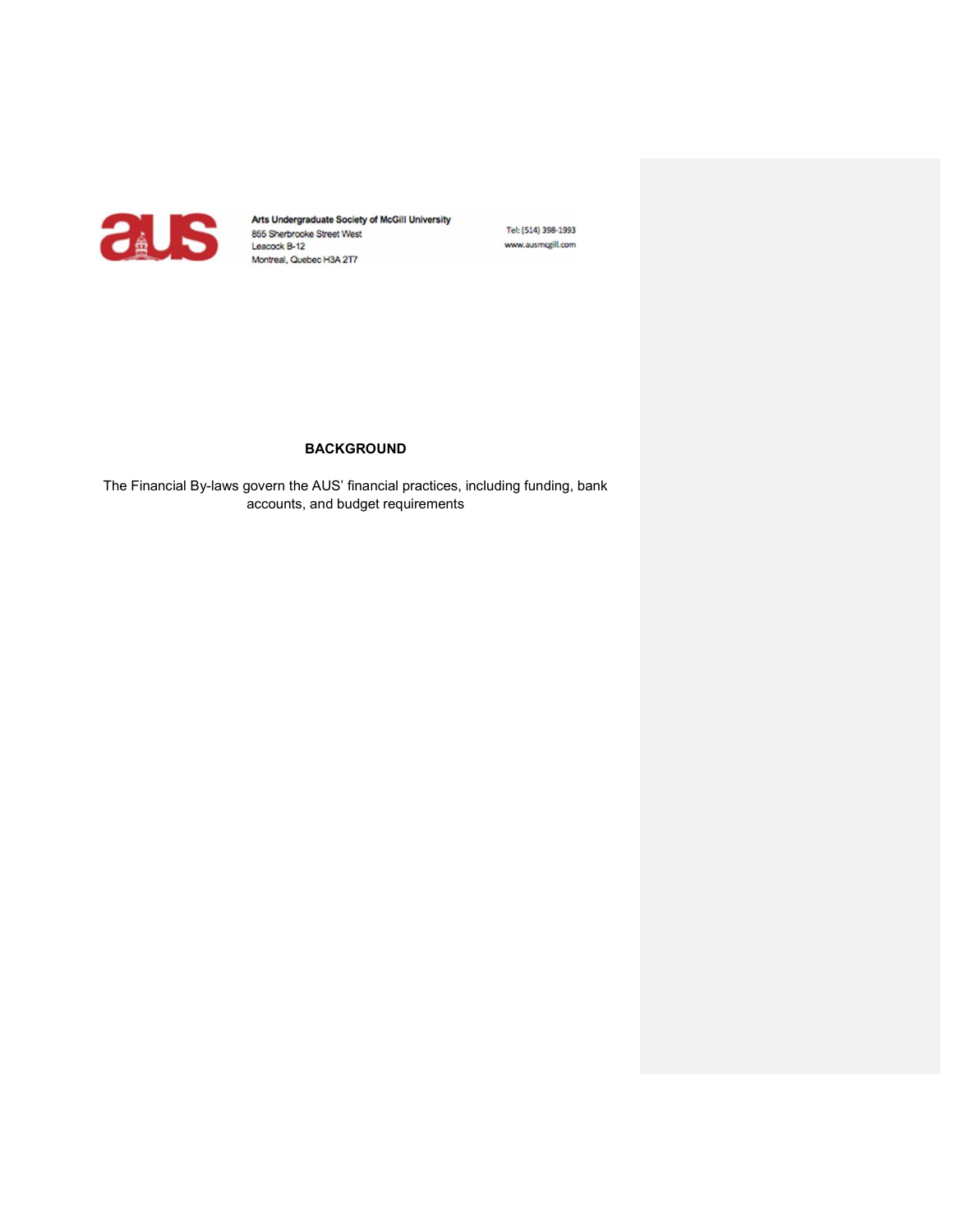

Tel: (514) 398-1993 www.ausmcgill.com

### 1. Definitions

- 1.1. « AUS » shall refer to the Arts Undergraduate Society of McGill University
- 1.2. Both « Organization » and « Internal Entities » shall refer to all committees or publications or departments wholly or partially owned by the AUS.
- 1.3. « Council » shall refer to the Legislative Council of the AUS
- 1.4. « FMC » shall refer to the Financial Management Committee of the AUS.
- 1.5. « Executive Committee » shall refer to the AUS Executive committee
- 1.6. The « Operating Budget » of the AUS shall refer to all revenue receive from the AUS base fee (minus departmental allocations), endowment interest, SNAX profit, and any non-earmarked revenue

### 2. Interpretation

- 2.1. These regulations govern all financial affairs of the Society and are administered by the Vice-President of Finance, along with the Executive Committee, under the supervision and direction of Council and any general assemblies held by the AUS.
- 2.2. These by-laws are to be used in conjunction with the Constitution and by-laws of the AUS.
- 2.3. The Finances of the Society as a whole shall be governed by Council which will consider the recommendations of the FMC and Vice-President of Finance.

# 3. Freedom of Information

- 3.1. Any member of the AUS may access any financial record of the AUS during normal business hours.
	- 3.1.1. The Vice-President Finance may require the member to sign a confidentiality agreement.
	- 3.1.2. The member shall provide at least two (2) business days' notice.
- 3.2. The AUS budget, updated or expenditures, shall be available publicly or any member to view on the AUS website.
	- 3.2.1. The public budget shall not be more than two (2) weeks in delay.

# 4. Accountability

- 4.1. The Financial Management Committee may suspend the budget of any organization.
- 4.2. The Financial Management Committee may refuse to allocate any funding due to the inappropriate nature of the allocation.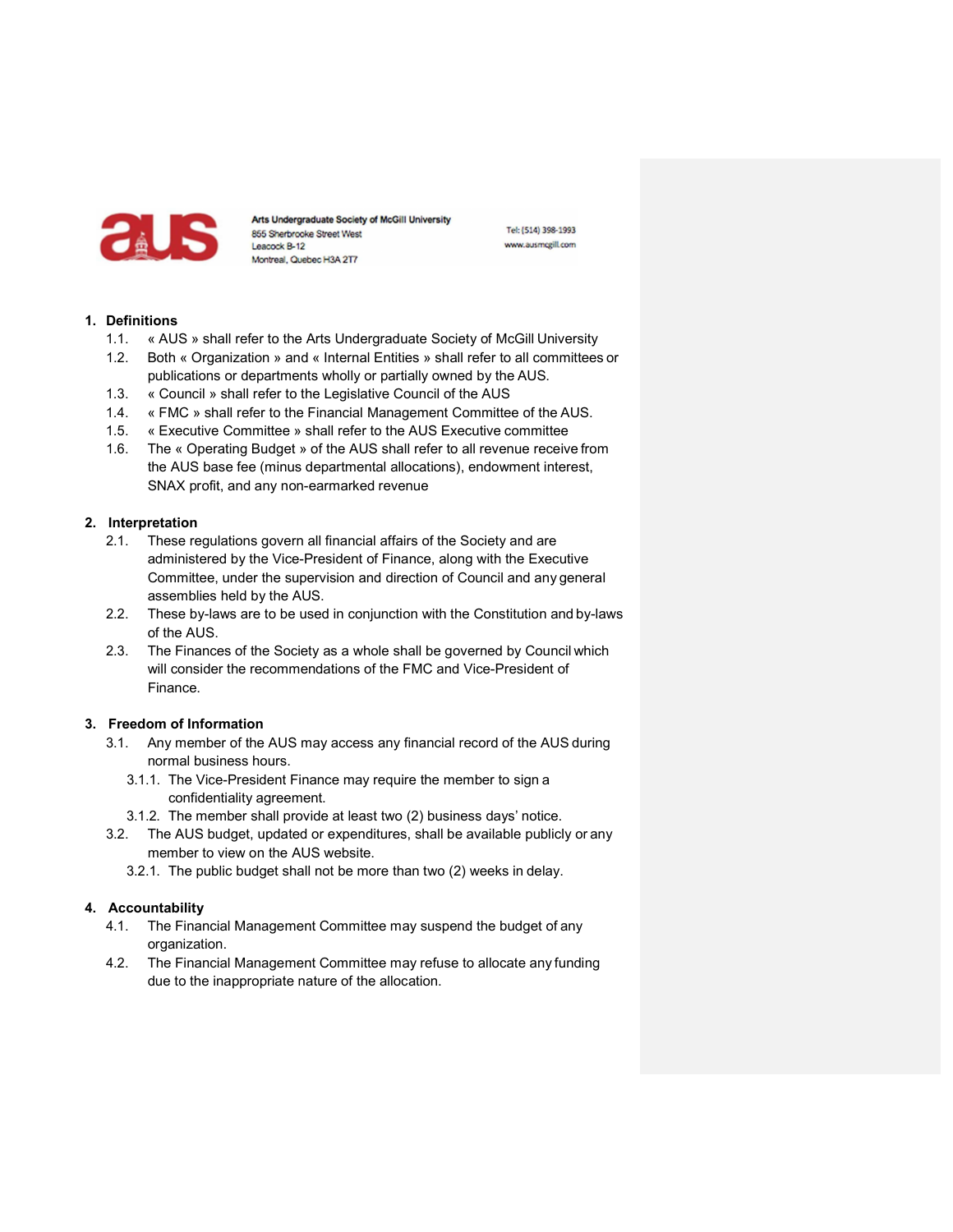

Tel: (514) 398-1993 www.ausmcgill.com

- 4.3. An organization's President and Vice-President Finance shall be held responsible for the misuse of funds. In such cases, the FMC shall recommend to the AUS Executive Committee any legal or disciplinary action.
- 4.4. No individual member of the Executive Committee, FMC, or any organization shall incur debts on behalf of the AUS, without the explicit authorization of Council.
- 4.5. The AUS' annual budget shall be distributed to the membership by the AUS Vice-President Communications within one week of ratification of the budget.
- 4.6. The Financial Accountability representative to Council shall report on bank reconciliation and monthly tax filings to Council when necessary.
	- 4.6.1. In the event of any discrepancies, the FMC representative shall notify AUS Council without delay.
- 4.7. The Vice-President Finance shall submit a report to AUS Council at the last regularly scheduled Council meeting of their term outlining the preparations for the annual audit.

### 5. Allocation of Funds

- 5.1. Departmental allocations will be distributed out of the base fee collected each fall and winter semester
	- 5.1.1. One dollar and forty-six cents (\$1.46) shall be allocated to departmental associations per student registered in each of the major, double major, honours, and joint honours concentrations represented by the association.
	- 5.1.2. The Vice-President Finance shall increment or decrement these rates proportionally to the annual change in the Consumer Price Index each fiscal year (indexed from October 2018)semester.
- 5.2. Departments which have not submitted a budget by October 31st shall have their funds returned into the Operating Budget.
	- 5.2.1. Departmental associations which may be formed after the funds are returned into the Operating Budget shall receive funds proportional to the remaining academic days in the semester they are formed.
- 5.3. All departmental associations which primarily represent a discipline in the Faculty of Arts, and which represent a minimum of ten (10) arts students, must receive a minimum of \$540.00 (indexed to the Consumer Price Index as of October 2019) in student fees for the academic year.
- 5.4. The fee allocation to departmental associations shall be calculated for the entire academic year based on the fall enrollment.
- 5.5. The AUS Vice-President Finance shall inform the departmental associations of their allocations no later than October 1st.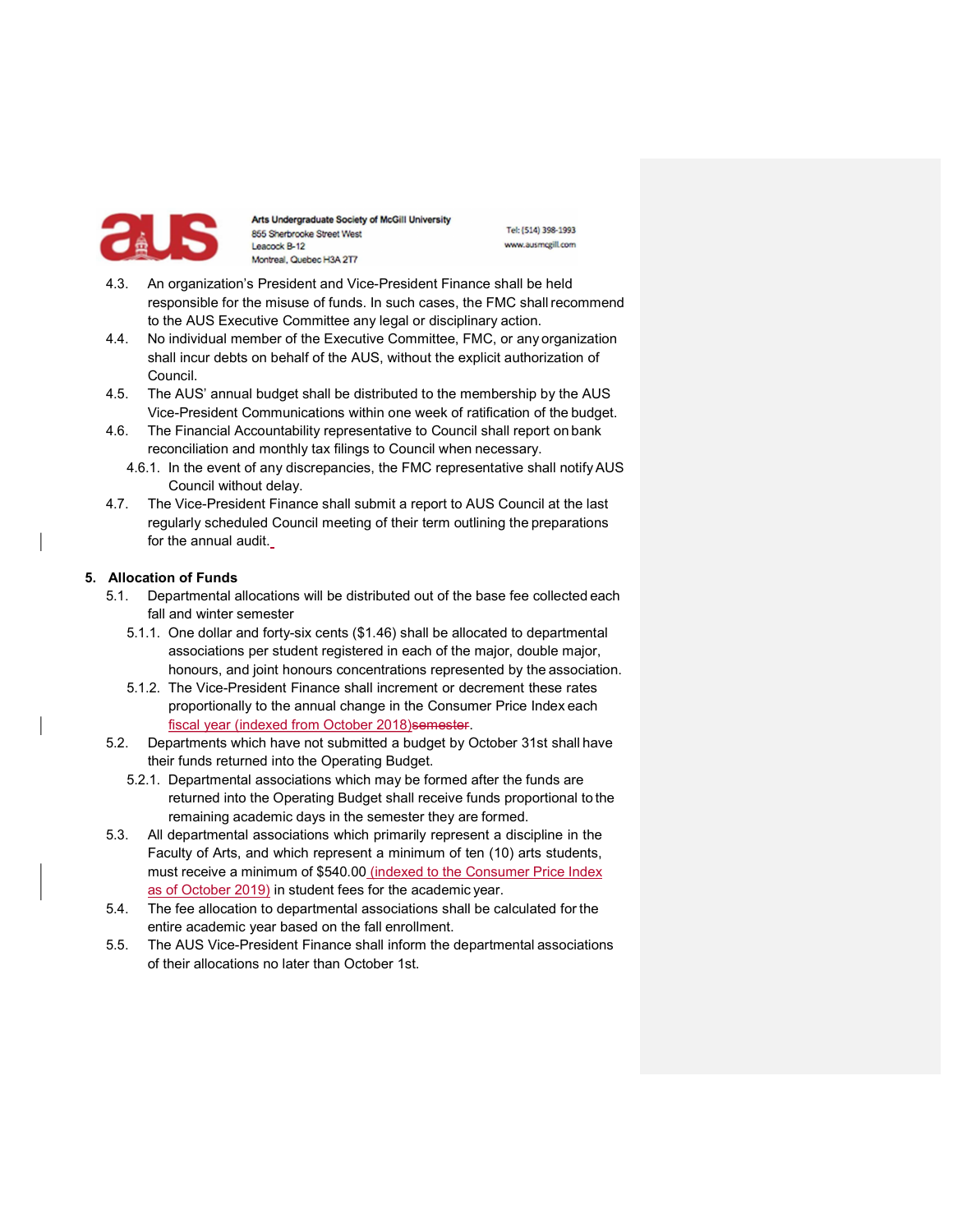

Tel: (514) 398-1993 www.ausmcgill.com

- 5.6. To the best of their ability, the Departmental Association must provide the contact information of their Vice President to the AUS by the end of the adddrop period.
	- 5.6.1. If a department fails to provide this information, it is not the VP Finance's responsibility that an allocation is not delivered by October 1st.
- 5.7. No funds shall be issued to any departmental association until it has submitted the following to the Vice-President Finance and Vice-President Internal-:
	- 5.7.1. The Constitution of the departmental association ;
	- 5.7.2. The list of executive officers of the departmental association-;
	- 5.7.3. A list of all journals operated by the departmental association ;
	- 5.7.4. A detailed budget proposal for the academic year, in the form provided by the Vice-President Finance-;
- 5.8. No funds shall be issued to any Organization until it has submitted to the Vice-President Finance a detailed budget proposal for the year.
	- 5.8.1. Events held prior to the issuing of funding shall be approved at the discretion of the AUS Vice-President Finance and AUS Vice-President Internal.

# 6. Joint Associations

- 6.1. Joint associations must abide by these by-laws with all of their funds, not just the AUS allocation.
- 6.2. Joint associations may have an external bank account as provided by the other faculty association.
	- 6.2.1. If the joint association is funded primarily by the AUS, they must have an internal account with the AUS.
- 6.3. The detailed budget proposal must include all sources of revenue and expenditures.
- 6.4. A photocopy of the monthly bank statements and a list of cheques written that month must be submitted to the Vice-President Finance by the 15th of the following month.

# 7. Budgets

- 7.1. The Vice-President Finance shall prepare the AUS budget each year.
	- 7.1.1. The Vice-President Finance shall consult with the Executive Committee, and other Organizations in drafting the budget.
- 7.2. A Specific vote requiring a  $\frac{3}{4}$  maority majority must be passed at CounciilCouncil if a deficit is to be incurred in any year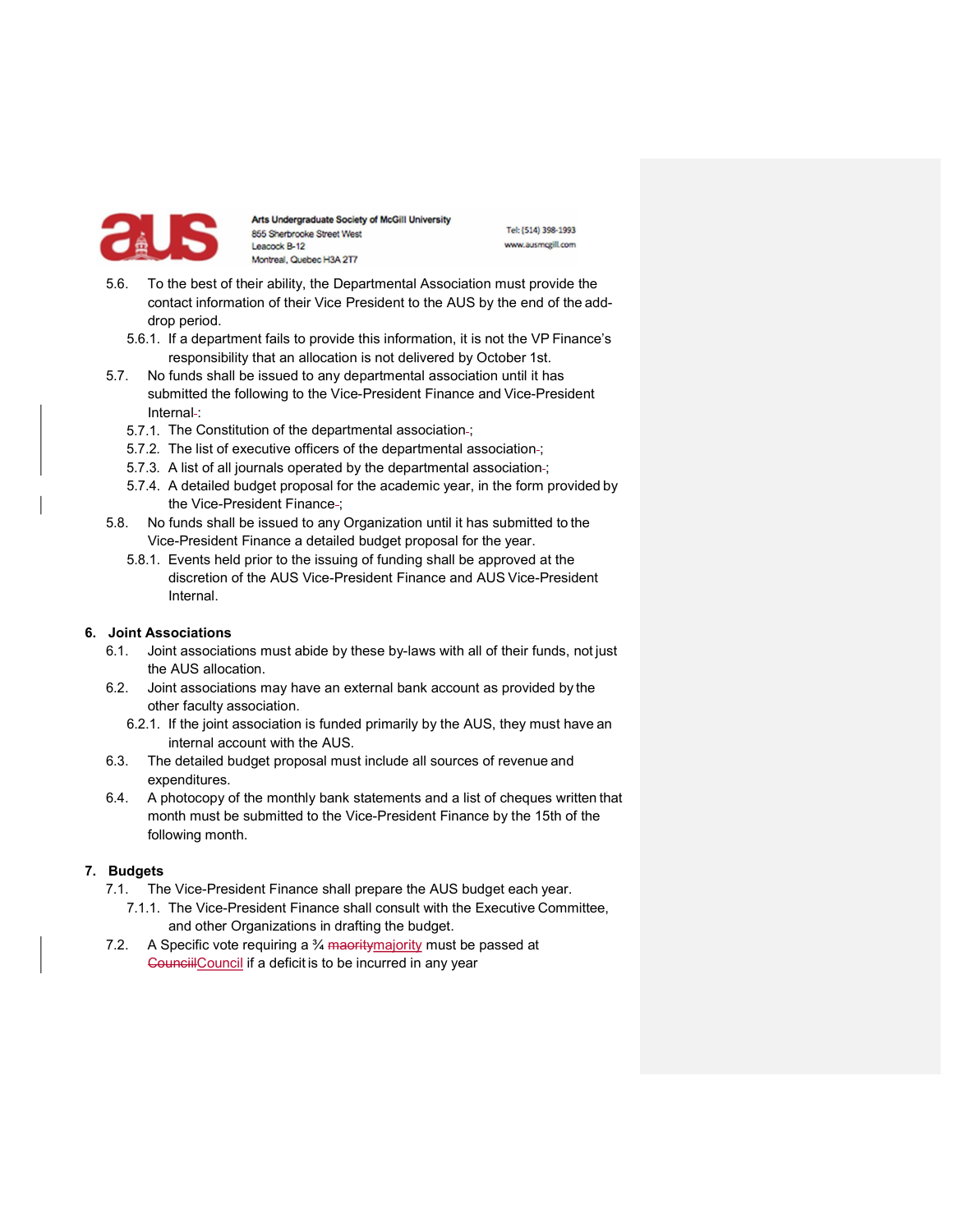

Tel: (514) 398-1993 www.ausmcgill.com

- 7.3. Departmental associations' annual budgets are due within 3 weeks of the Vice President Finance handing out allocations.
- 7.4. A detailed annual budget must be presented to Council for ratification no later than the 31st of October.
	- 7.4.1. A detailed budget includes all revenues and expenses of the AUS. Furthermore, a detailed budget must have its revenue and expense items categorized according to a standardized General Ledger Account list provided by the Vice-President Finance by October 01 each fiscal year.
	- 7.4.2. Departmental budgets must be approved separately by Council no longer than the 25th of November.
		- 7.4.2.1. Council may approve departmental budgets together or individually.
- 7.5. The Vice-President Finance shall submit a summary of expenditures from the previous fiscal year and the Financial Statement prepared by a Chartered Accountant as specified in the MoA of the AUS no later than the 31st of October.
	- 7.5.1. The Vice-President Finance must provide a written justification for all spending specifically for AUS Executive Committee members.
		- 7.5.1.1. This justification shall be made publicly available to the membership.
- 7.6. A minimum liquid reserve fund shall by maintained by the AUS for the financial security of the AUS.
	- 7.6.1. The fund shall total a minimum of \$135,000 at all times.
	- 7.6.2. This reserve fund shall be held in a cashable GIC.
	- 7.6.3. In the event of an emergency, in the opinion of both the Vice-President Finance and the President, the reserve fund will be accessible to relieve financial difficulties of the society, subject to the approval of a  $\frac{3}{4}$  majority vote of Council.
- 7.7. In the event that Should Council, or any Organization initiate a capital project with a projected cost of over \$50,000 funded from the Operating Budget, the project shall be subject to approval by referendum of the membership.
- 7.8. The AUS may hold savings including cash reserves or GICs, which are not part of the reserve fund.
- 7.9. Executive spending, excluding the Vice-President Social's, shall consist of no more than 25% of the yearly operating budget without a specific majority vote of Council.

# 8. Financial Management Committee

- 8.1. There shall be a Financial Management Committee with the following membership:
	- 8.1.1. AUS Vice-President Finance, Chair (ex-officio)
	- 8.1.2. 2 members of Council
	- 8.1.3. 2 departmental Vice-Presidents Finance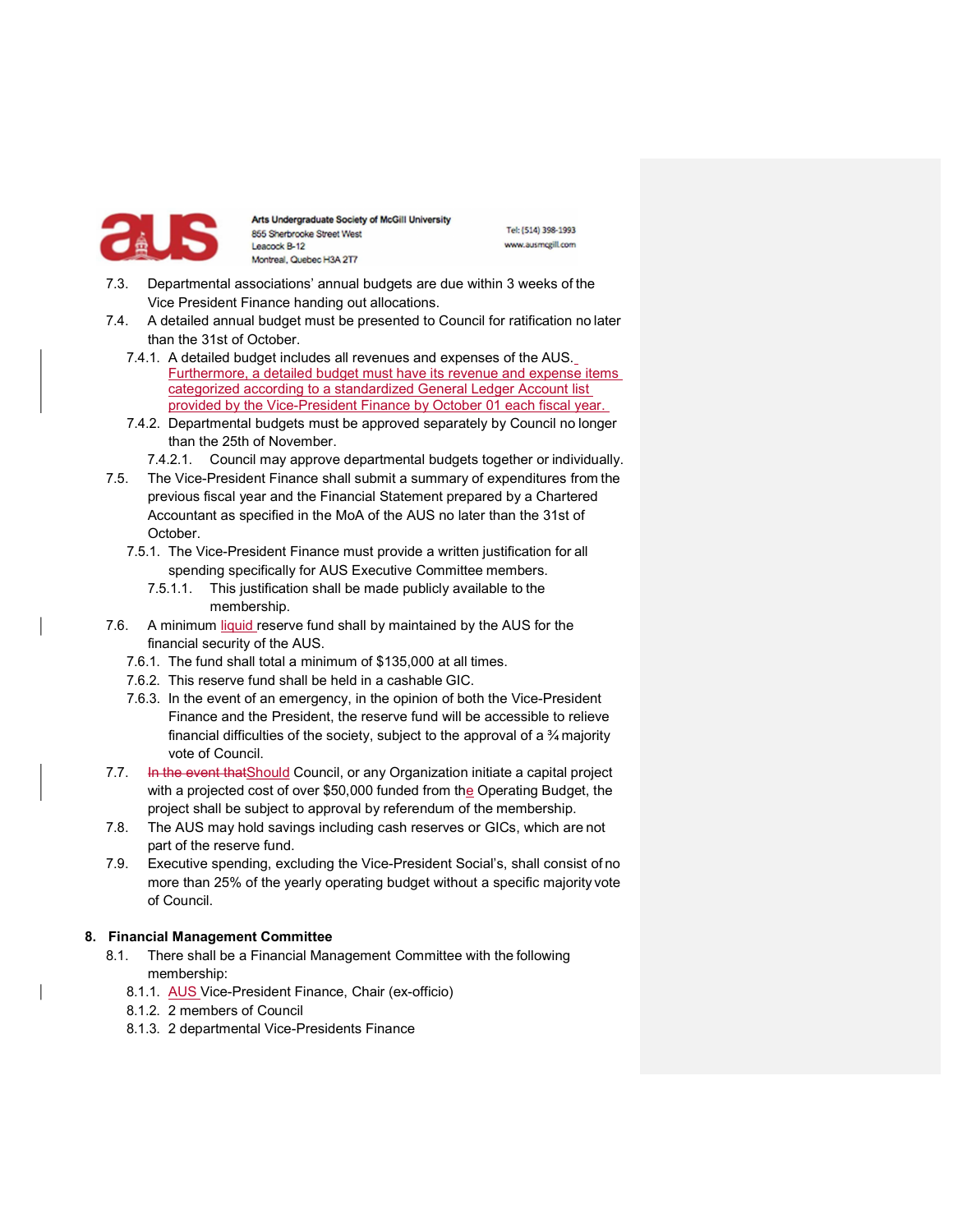

Tel: (514) 398-1993 www.ausmcgill.com

- 8.1.4. 3 members-at-large
- 8.1.5. 1 financial Executive Aassistant
- 8.1.5.8.1.6. AUS Vice-President Academic
- 8.1.6.8.1.7. President
	- 8.1.6.1.8.1.7.1. The President shall chair the FMC in the absence of the Vice- President Finance.
- 8.2. Quorum of the FMC shall be the Vice-President Finance or the President, as well as 4 other members of the FMC.
- 8.3. The Vice-President Finance may appoint a co-chair with the approval of Council.
- 8.4. At least one financial assistant must sit on the FMC, and any financial assistant who applies is guaranteed that position.
- 8.5. The Executive Committee shall appoint the membership of the FMC, subject to ratification of Council, by the second council meeting of the year.
- 8.6. Decisions of the FMC shall be made by simple majority.
- 8.7. Any member with a conflict of interest may not vote on that specific issue, and must be publicly declared.
	- 8.7.1. The chair shall break any ties of the FMC.
- 8.8. The FMC shall approve the annual budget of the AUS
- 8.9. The FMC shall review the budgets of all departmental associations.
- 8.10. All decisions of the FMC are subject to ratification of AUS Legislative Council.
- 8.11. The FMC shall have the authority to investigate all violations of these by-laws and report to Council with its findings.
- 8.12. The FMC shall be responsible for allocating all funding requests specified in article 9 of these bylaws.
	- 8.12.1. Applicants successful in receiving funding must publicly recognize the AUS for its monetary contribution.

# 9. Additional Funds

- 9.1. A special projects fund shall receive 4.55% of the collected base fee.
	- 9.1.1. Internal entities shall be given priority for this fund.
	- 9.1.2. The purpose of the Special Projects fund is to finance events and projects that directly benefit Arts students.
	- 9.1.3. FMC shall recommend to Council the allocations from this fund.
- 9.2. A journal fund shall receive 77% of the collected base fees.
	- 9.2.1. Publications requesting use of this fund must meet the minimum standard outline in the Publications Commission By-laws.
	- 9.2.2. Internal entities shall be given priority for this fund.
	- 9.2.3. FMC shall recommend to Council the allocations from this fund.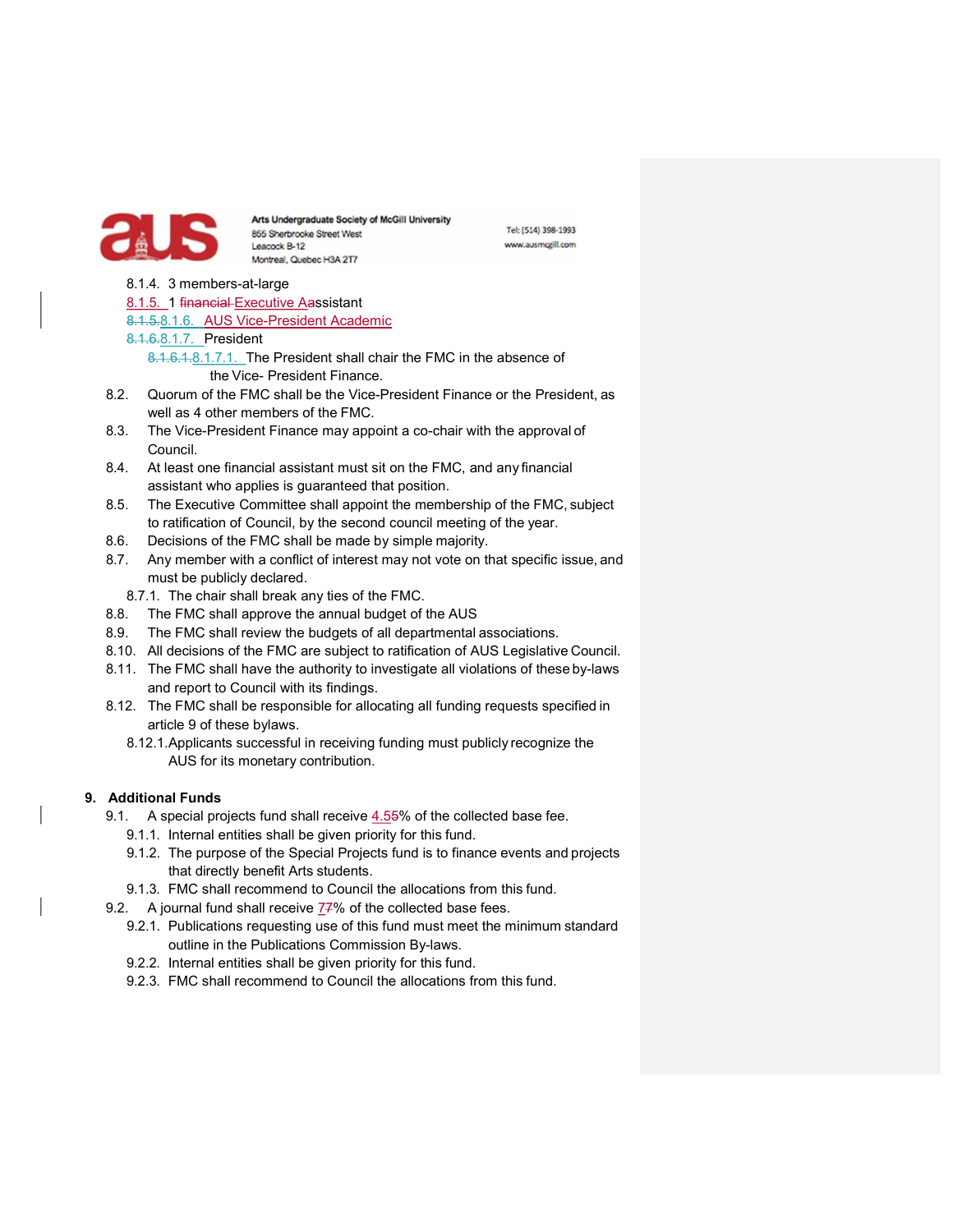

Tel: (514) 398-1993 www.ausmcgill.com

- 9.3. A supplementary departmental fund shall receive a minimum of 8.57% of the collected base fees.
	- 9.3.1. The Supplementary Departmental fund shall be reserved solely or departmental associations who require additional funding in order to provide an event or service.
	- 9.3.2. Preference shall be given to multiple departments applying together.
	- 9.3.3. Secondary preference shall be given to smaller departments.
	- 9.3.4. FMC may cap the amount one department may apply for from this fund.

#### 10. Paid Employees of the Society

- 10.1. AUS executives Committee members who are Work Study eligible shall be paid at minimum wage for a maximum number of hours per week as determined by Work Study each semester.
- 10.2. The use of a stipend for non-executive committee members shall be limited and used only when it is absolutely necessary to the completion of the task.
	- 10.2.1. All stipended positions must be publicly and prominently advertised.
	- 10.2.2. The Executive Committee must approve all stipended positions prior to posting.
- 10.3. Stipends may be offered for positions that are vital to the operation of the AUS, require special expertise, for positions with a heavy burden, or for positions for which no volunteers may be found.
- 10.4. Council must ratify the appointment of any person to a stipended or hourly position.

#### 11. Internal Accounts

- 11.1. Each Eachinternal AUS Organization shall maintain internal expense and revenue accounts with the AUS. maintain an internal account with the AUS.
- 11.2. No Organization, except joint associations, shall maintain an external bank account.
- 11.3. All financial transactions by an Organization are subject to the approval of the Vice-President Finance and Council.
- 11.4. All revenues received (cash and cheque) shall be turned into the AUS office immediately.
	- 11.4.1. No organization may keep cash on hand for more than two (2) business days.
	- 11.4.2. All deposits shall be accompanied with a detailed record of the source of the funds.
- 11.5. All organizations must submit a budget
- 11.6. Organizations may only alter their budget with the approval of FMC and Council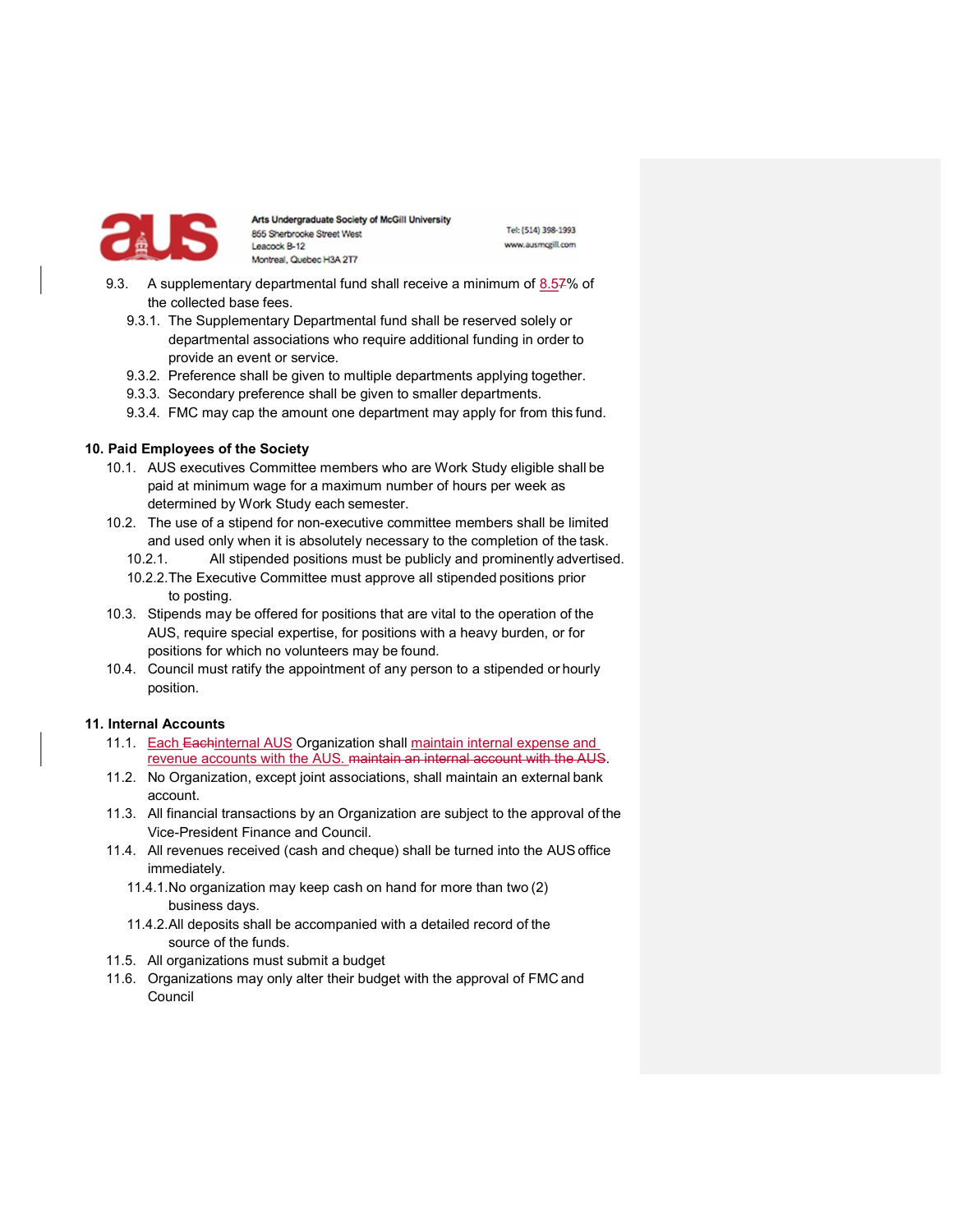

Tel: (514) 398-1993 www.ausmcgill.com

- 11.7. Organizations other than departmental associations will receive their funding at the discretion of the FMC and Council.
	- 11.7.1. To be eligible for funding, all organizations must comply with the Constitution, by-laws, and policies of Council.
	- 11.7.2. No funds will be issued to any group that has not applied prior to the last FMC meeting of the year.
		- 11.7.2.1. Internal entities that fall under the Fine Arts Council must submit their budgets to the Fine Arts Council for review.
- 11.8. All allocated (through central budgets and FMC) funds must be claimed by March 31stApril 15<sup>th</sup> of each fiscal year.
- 11.9. No funds for Organizations shall be distributed after this date without the prior approval of the Vice-President Finance.
- 11.10. No organization shall run a deficit.
- 11.11. Expenditures for any alcohol cannot exceed 50% of the budget of any departmental association.

#### 12. Revenue

12.1. All revenue received must be deposited in full to the current account and no expense shall be paid out of revenues collected.

#### 13. Expenditures

- 13.1. No expenditure shall be made unless it has been included into the Organization's budget, without authorization from Council.
- 13.2. During the summer months, the Vice-President Finance and the Executive are responsible for drafting a summer budget and approving. In September, Council must be informed of all summer spending.
- 13.3. All expenses must be made by writing a cheque, or making an e-transfer from the AUS' bank account.
	- 13.3.1. No expenditure of any amount may be made unless proper receipts have been secured and kept on file.
	- 13.3.2. Use of the AUS credit card will be permitted in cases where payments by cheque or e-transfer are not possible.
		-
		- 13.3.2.1. These purchases are subject to approval of both the AUS President and Vice-President Finance.

#### 14. Bank Account

- 14.1. There shall exist one main account for the AUS at a chartered financial institution approved by Council.
- 14.2. There may be additional savings accounts or investments at the discretion of the Vice-President Finance.

Formatted: Superscript